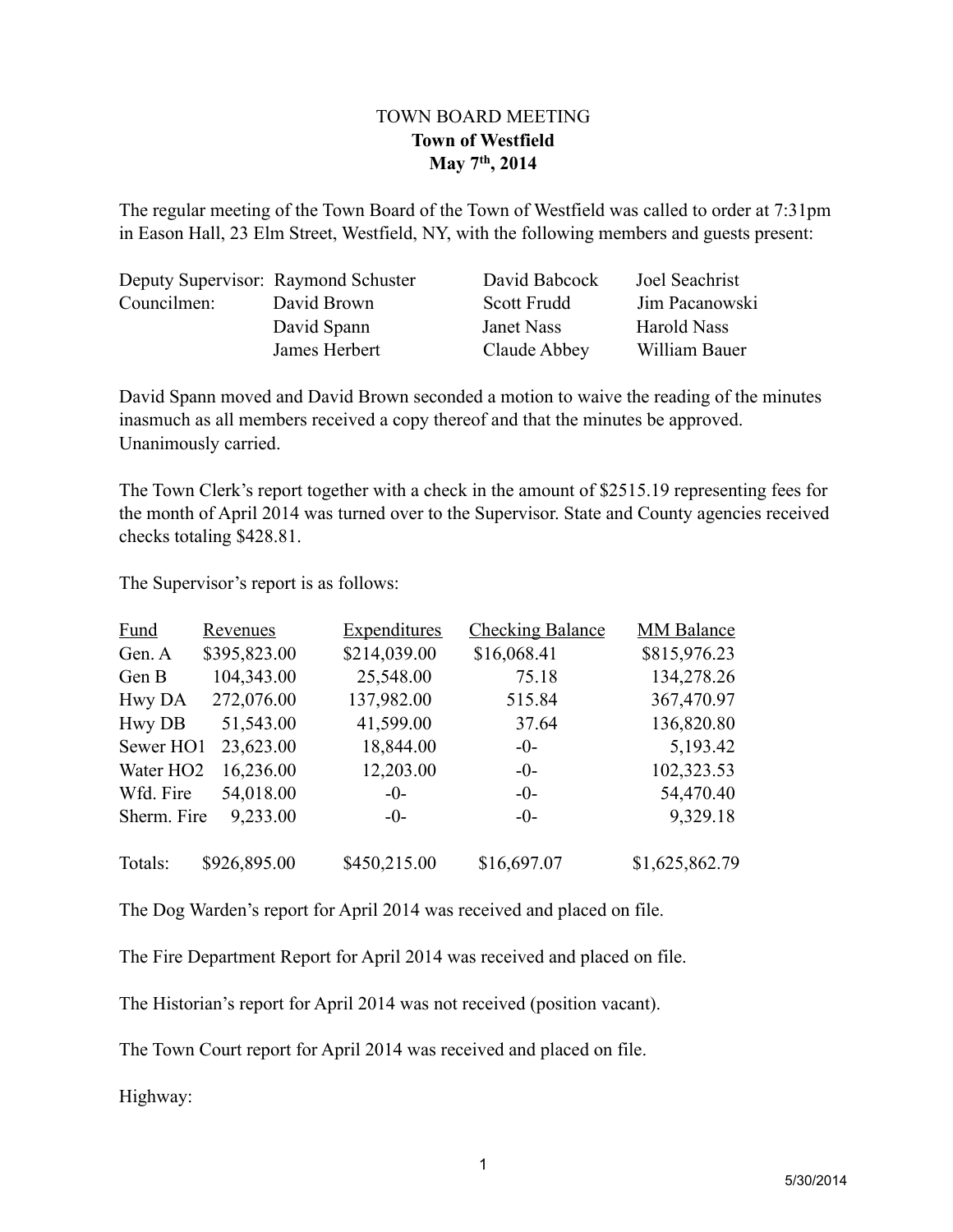- The Town Highway Superintendent submitted a written report on activities for April 2014 and highlighted fuel usage, patching roads, and work at the harbor.

Code Enforcement:

- The Code Enforcement Officer submitted a written report highlighting that 10 permits were issued in the Town including 2 Cell Tower Modifications, & 2 Residential Storage Buildings for April 2014.

Barcelona Harbor: The Pier will open May 15<sup>th</sup> for the 2014 season. Dredging will begin on or about June 16<sup>th</sup>

Public Comment: Janet Nass inquired about notifications by railroad companies to Towns when trains with hazardous materials pass through. She also inquired about the Town Board's position on implementing a moratorium on fracking.

Announcements:

- Spring Clean-up (Saturday, May  $10^{th}$ , 9:00-1:00  $\omega$  Transfer Station)
- eWaste Turn-in (Saturday, May  $17<sup>th</sup>$ , 9:00-1:00  $\omega$  Town Barn)
- Assessor with the tentative assessment roll:
	- May 10, 2014 9:00am 1:00pm
	- May 12, 2014 4:00pm 8:00pm
- Memorial Day Parade (10:30am Monday, May  $26<sup>th</sup>$ , 2014 / Participants gather  $@$  10:00am
- The Board of Assessment Review will meet on May 27, 2014 (2:00pm 4:00pm) / (6 8:00pm)
- Spring Clean-up (Saturday, May  $10^{th}$ , 9:00-1:00  $@$  Transfer Station)
- eWaste Turn-in (Saturday, May  $17<sup>th</sup>$ , 9:00-1:00  $\omega$  Town Barn)

## Old Business:

- Deputy Supervisor Schuster stated that all requirements (i.e. permits) for the dredging of the harbor are completed or near completion.
- He also stated the bids for materials and services for the Barcelona Water Project are due at 10am on the 28 May 2104.

New Business:

- The NYS Comptroller's Audit of the Town of Westfield has been received and filed.

---------------------------------------------------------------

- David Brown offered the following resolution and moved for its adoption: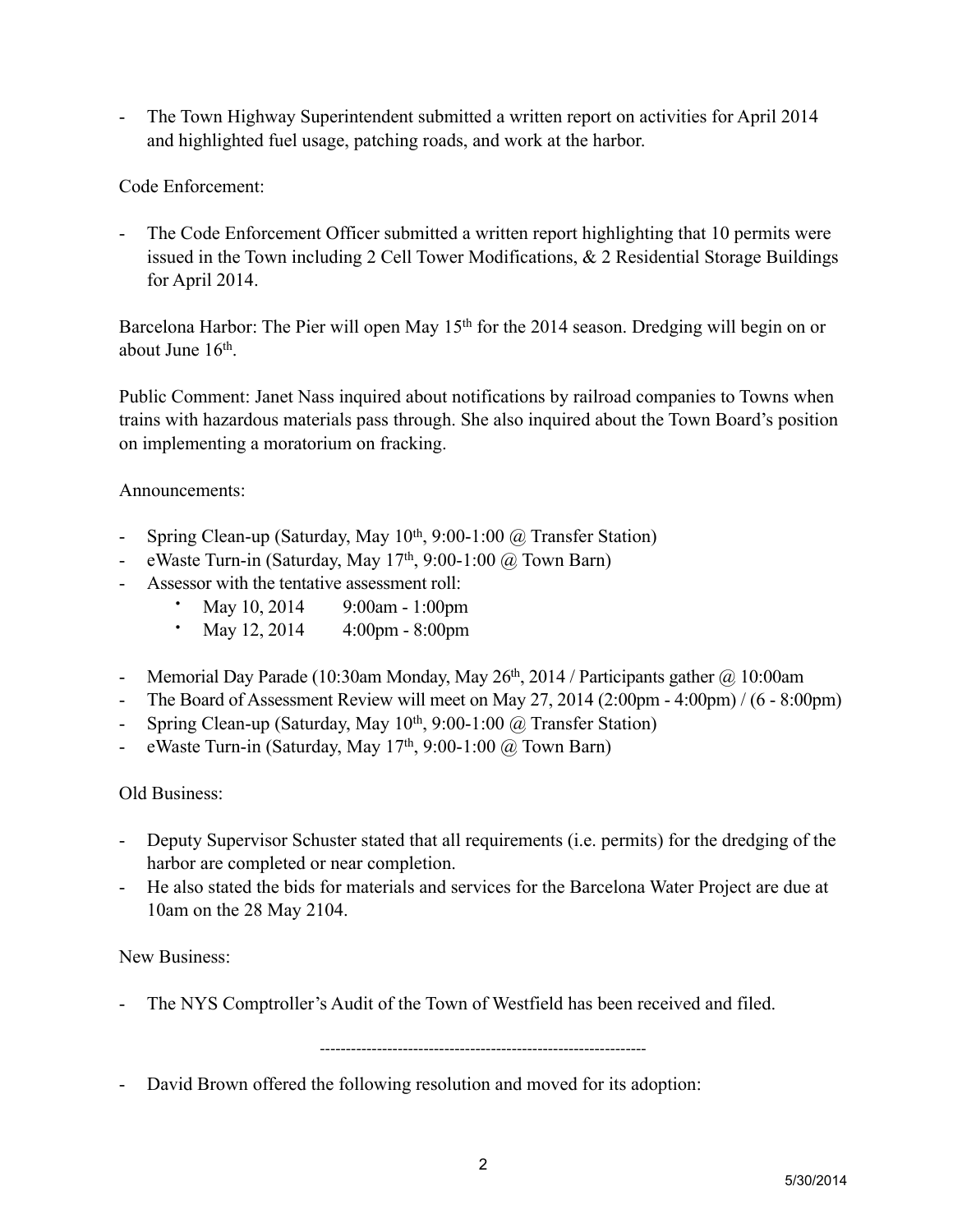## **Resolution #28 of 2014**

Standard Work Day and Reporting

**BE IT RESOLVED**, that the Town of Westfield hereby establishes the following as standard work days for elected and appointed officials and will report the following days worked to the New York State and Local Employees' Retirement System based on the record of activities maintained and submitted by these officials to the clerk of this body:

| <b>Title</b>                  | Name                  | <b>Standard</b><br><b>Work Day</b><br>(Hrs/day) | <b>Term</b><br><b>Begins/Ends</b> | Participates in<br><b>Time Keeping</b><br>System $(Y/N)$ | Days/Month<br>(based on Record of<br><b>Activities</b> ) |
|-------------------------------|-----------------------|-------------------------------------------------|-----------------------------------|----------------------------------------------------------|----------------------------------------------------------|
| <b>Elected Officials</b>      |                       |                                                 |                                   |                                                          |                                                          |
| Town Supervisor               | Martha Bills          | 6.5                                             | $1/1/2012 - 12/31/2015$           | N                                                        | 22                                                       |
| Town Councilman               | David Brown           | 6.0                                             | $1/1/2012 - 12/31/2015$           | N                                                        | 1.23                                                     |
| Town Councilman               | David Spann           | 6.0                                             | $1/1/2013 - 12/31/2016$           | N                                                        | 2.20                                                     |
| <b>Appointed Officials</b>    |                       |                                                 |                                   |                                                          |                                                          |
| Tax Collector                 | Donna Sanderson       | 6.5                                             | $1/1/2014 - 12/31/2014$           | Y                                                        | N/A                                                      |
| Bookkeeper                    | Donna Sanderson       | 6.5                                             | $1/1/2014 - 12/31/2014$           | Y                                                        | N/A                                                      |
| Deputy Town Clerk             | Donna Sanderson       | 6.5                                             | $1/1/2014 - 12/31/2014$           | Y                                                        | N/A                                                      |
| Deputy Registrar              | Donna Sanderson       | 6.5                                             | $1/1/2014 - 12/31/2014$           | Y                                                        | N/A                                                      |
| Assessor                      | Bonnie Rae Strickland | 8                                               | $10/1/2013 - 9/30/2019$           | Y                                                        | N/A                                                      |
| Town Court Clerk              | Kathleen Alexander    | 6                                               | $1/1/2014 - 12/31/2014$           | Y                                                        | N/A                                                      |
| Code Enforcement / Bldg Insp. | James Pacanowski      | 6.15                                            | $1/1/2014 - 12/31/2014$           | Y                                                        | N/A                                                      |
| Deputy Hwy Superintendent     | Scott Frudd           | 8                                               | $1/1/2014 - 12/31/2014$           | Y                                                        | N/A                                                      |

This was seconded by James Herbert. Voting was as follows: David Brown, aye; Raymond Schuster, aye; David Spann, aye; James Herbert, aye.

---------------------------------------------------------

- David Spann offered the following resolution and moved its adoption:

## **Resolution #29 of 2014**

Authorization for Highway Superintendent to Attend Highway School

**BE IT RESOLVED** that the Town Board of the Town of Westfield hereby authorizes the Town Highway Superintendent to attend the Highway School (2- 4 June 2014) at a cost not to exceed \$450.

This was seconded by James Herbert. Voting was as follows: David Brown, aye; Raymond Schuster, aye; David Spann, aye; James Herbert, aye.

------------------------------------------------------

- David Brown offered the following resolution and moved for its adoption:

**Resolution #30 of 2014** Authorization for Bookkeeper to Attend Financial School

**BE IT RESOLVED** that the Town Board of the Town of Westfield hereby authorizes the Bookkeeper to attend the Financial School (15- 16 May 2014) at a cost not to exceed \$600.

This was seconded by James Herbert. Voting was as follows: David Brown, aye; Raymond Schuster, aye; David Spann, aye; James Herbert, aye.